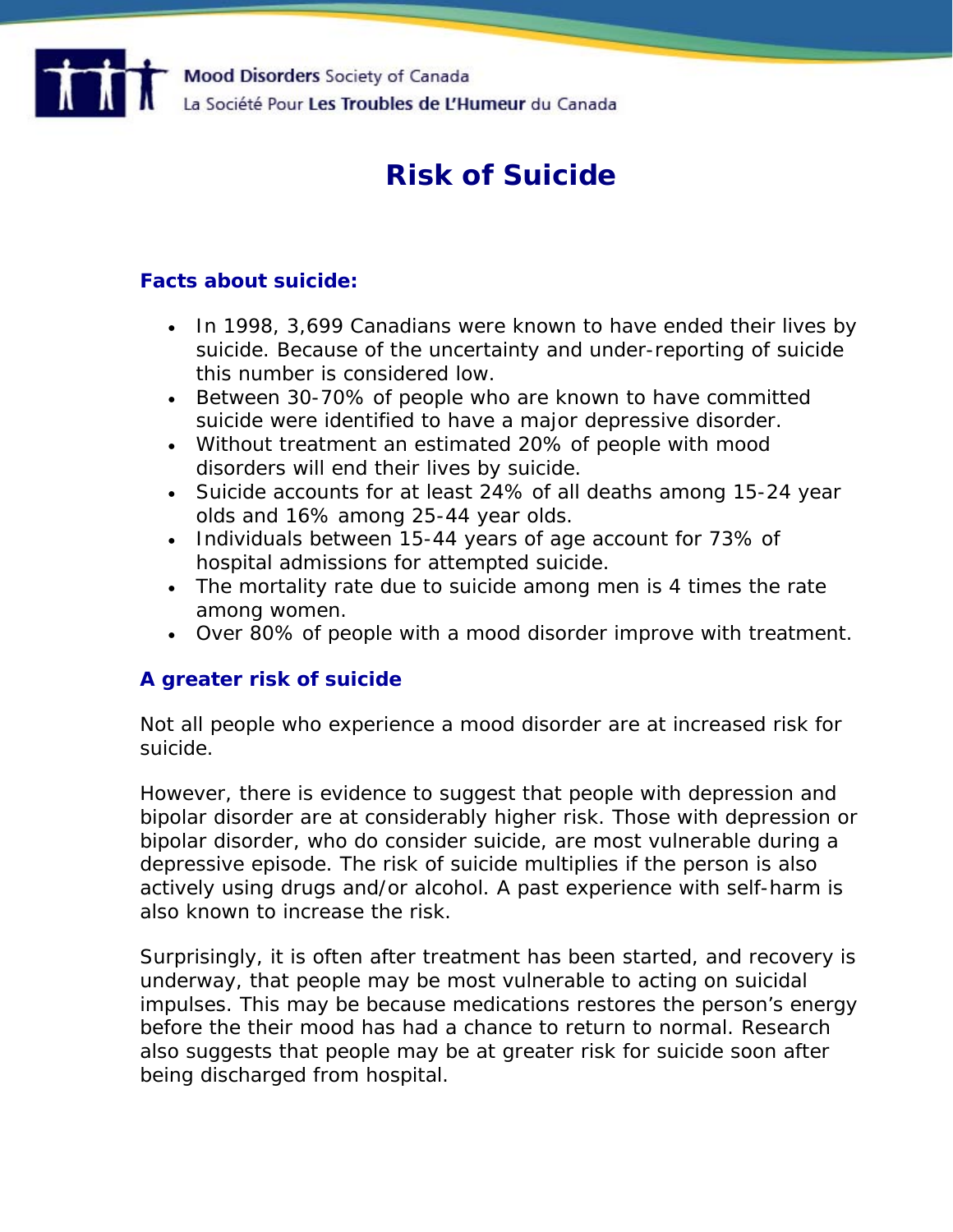# **Signs to watch for**

- Voicing thoughts of suicide and having a specific plan.
- Signs of depression.
- Showing changes in behaviour, appearance, or mood.
- Loss of interest in friends, hobbies, and activities of interest.
- Expressions of hopelessness, helplessness, or despair.
- Voicing concerns regarding being a 'burden' on others.
- Preparing for death by:
	- o Giving away prized personal objects
	- o Making a Will,
	- o Putting personal affairs in order,
	- o Telling others their final wishes.
- There may be a brightening in the person's mood after the decision to end their life has been made.

## **What can you do to help?**

## **Listen**

- Stay calm and be willing to listen.
- Allow the person time to talk about their feeling.
- Be accepting do not judge what they are saying or feeling
- Ask the person if they are feeling suicidal and have a plan.
- Take all threats of suicide seriously.

## **Take Action**

- Call the family doctor and let him/her know what is going on.
- In a crisis, take the person to the local Hospital Emergency Department.
- Provide medical staff with information to help them make a good assessment.
- Remove any available means for suicide (e.g. firearms, medications).
- Discourage the use of alcohol or drugs, which can increase depression and impulsivity.
- Reassure them that thoughts of suicide do not need to be acted upon.
- Reassure them that:
	- o Feelings do change.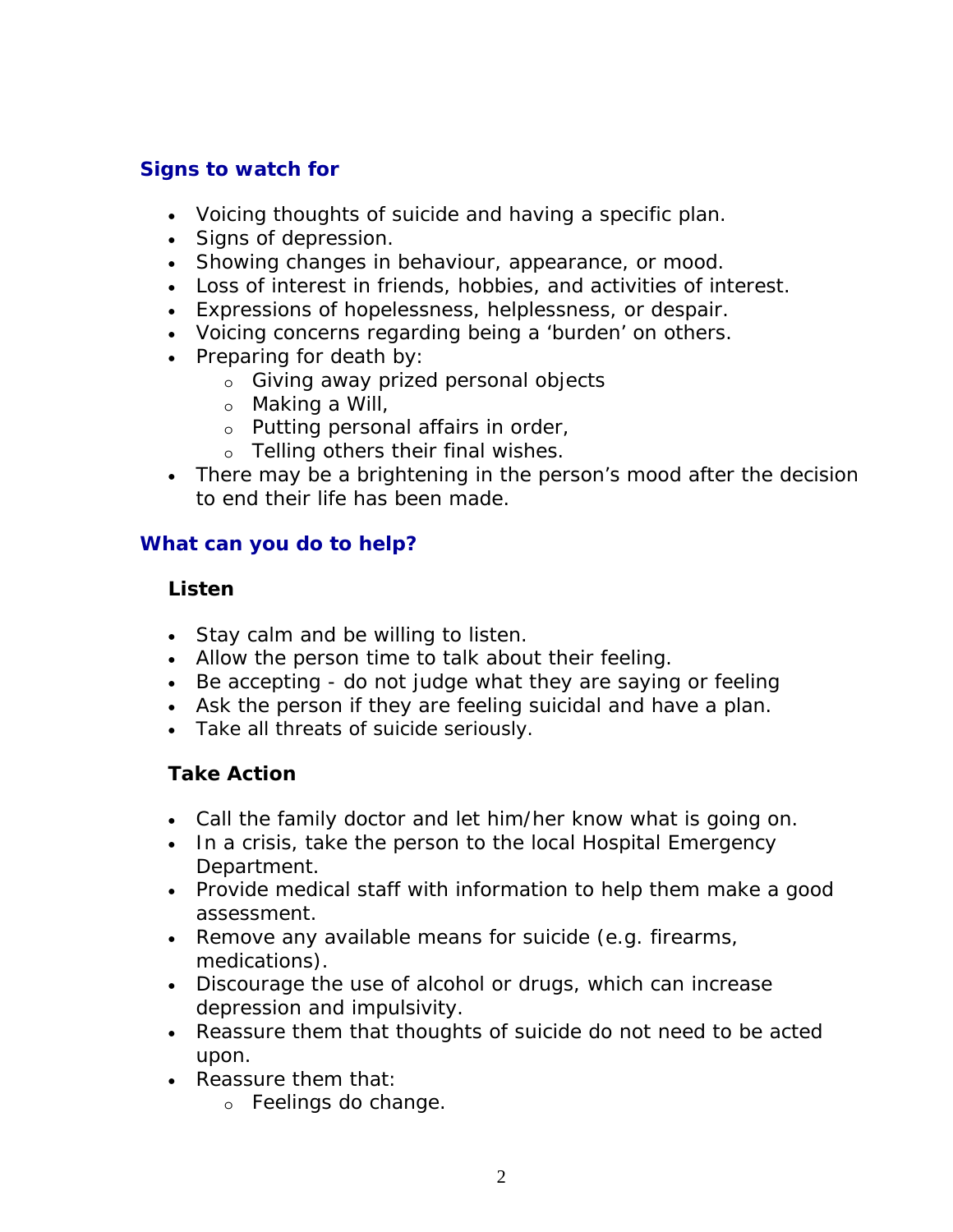- o Problems can be solved.
- o They are not alone and help is available.
- o You will support them in getting the help they need.
- Ask them to promise not to act on their suicidal thoughts.
- Support the person in getting ongoing professional help for their mood disorder (crisis centre, doctor, psychiatrist, or mental health counsellor).
- Help them find additional supports (self-help group, mental health counsellor, clergy etc.)
- Do not swear secrecy tell someone who can help!

# **Talking about suicide isn't the problem**

"I am afraid that if I talk about suicide they might just do it".

Talking about suicide does **not** make people act on those feeling. In fact, the opposite is true. Having the courage to talk about suicide may be one of the most helpful things you can do. It helps the person recognize the need for help and that you care. Stay supportive. Encourage them to get professional help. But leave counselling to the professionals!

Over time, and with experience, people who struggle with suicidal impulses do learn that these frightening feelings will pass and with treatment the pain of depression does goes away. Being a caring and concerned friend or family member is all you can or should try to be.

## **Factors that protect people from suicide**

- Access to appropriate to medical care for mental, physical or substance abuse problems.
- Having family and/or social supports.
- Religious or cultural beliefs, which discourage suicide.
- Having access to a supportive community such as a self-help group or church.
- Improving skills in problem solving, communication and conflict resolution.
- A sense of humor, personal resilience, a feeling of mastery and hope for the future.

(Visit [www.mooddisorderscanada.ca](http://www.mooddisorderscanada.ca/) and click on Consumer & Family ~ more information and look for "Building Resilience")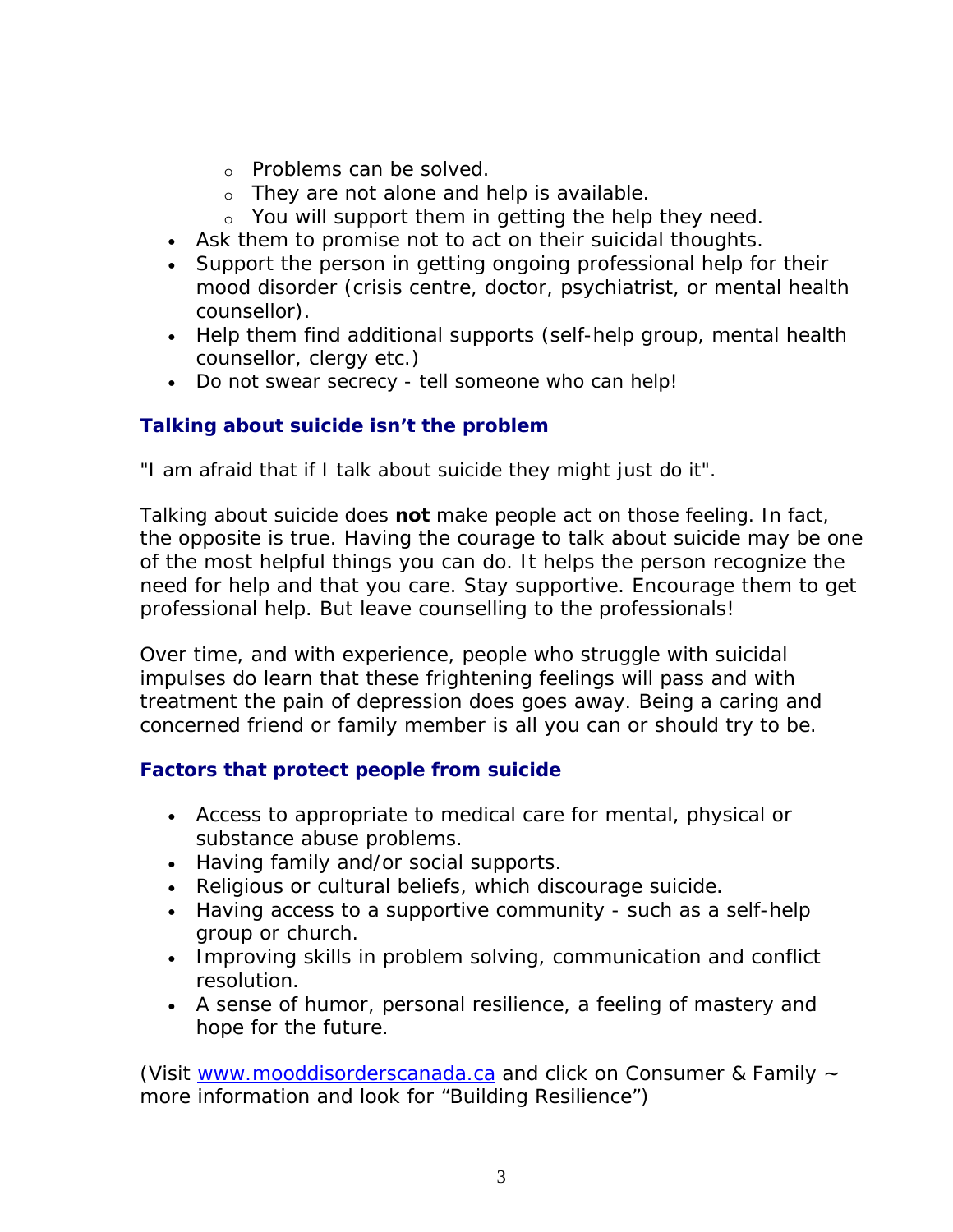## **Factors that put people at greater risk for suicide**

- A past suicide attempt is one of the strongest predictors of risk.
- The presence of major mental illness such as depression, bipolar disorder.
- Feelings of shame and an unwillingness to get psychiatric help because of stigma.
- Abuse of alcohol or drugs particularly in the presence of a mental illness.
- A pattern of impulsive or aggressive behavior.
- The presence of an additional serious physical illness.
- A family history of suicide or suicide attempts
- A family history of mental illness or substance abuse.
- Recent crisis or loss (separation or divorce, death of a loved one, job loss, financial worries).
- Social isolation.
- Intense feelings of anger.
- Feeling cut off from other people because of sexual identity, culture or race.

### **Why do people commit suicide?**

Not all people who experience a mood disorder consider suicide. However, for a small number of people, suicide seems like a rationale and reasonable way to end what they feel as unbearable and unending psychological pain. They do not want to die - they just want their pain to end.

Thinking may become clouded by depression. The way they see the world may be changed by illness. They may be consumed by guilty thoughts and/or are obsessed with feelings of failure. All hope is gone. Because of their illness, they may begin to believe that others would be better off without them. No amount of reassurance can alter the way they feel. Suicide seems like the only solution to the problems they are facing.

For a few, psychosis may lead to internal voices that may command selfdestruction. When this is happening treatment is essential and hospitalization is the safe and appropriate course of action to take.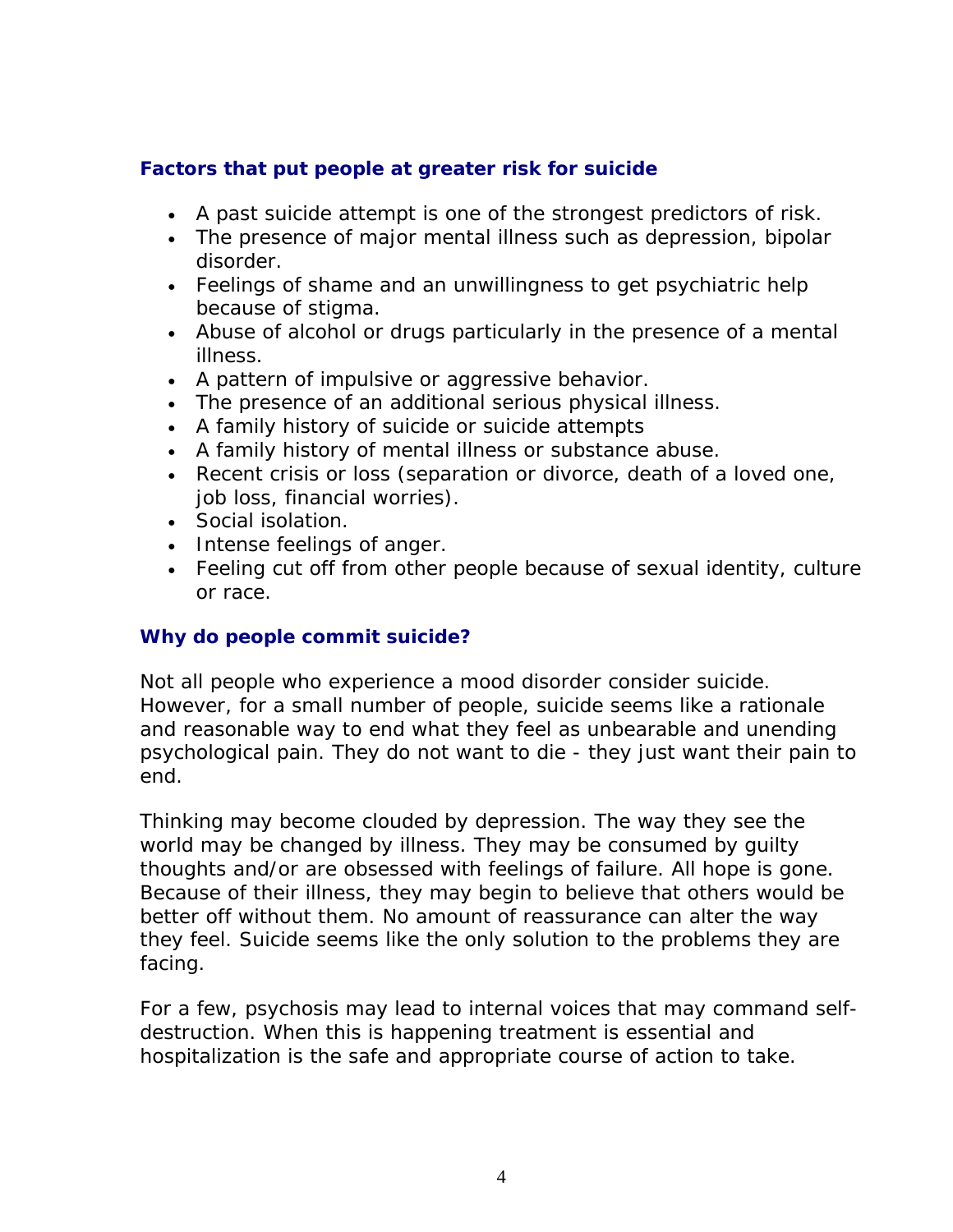For others, coping with suicidal feelings can be a long, ongoing battle. During periods of greater stress, when important relationships are strained, or when there are sudden unexpected losses the balance towards suicidal thinking may tip. Long-term supportive counselling can help to enhance personal resilience and improve ones ability to cope with problems, communicate feelings and develop a supportive social network to provide support during

### **After a suicide attempt, what can I do to help?**

People who truly care may want to pull away after a suicide attempt.

You may feel unsure about what you can do to be helpful. You may feel embarrassed to talk about what has happened. You may also feel angry and resentful about the suicide attempt or be fearful about what the future may hold. There are strong taboos against suicide in our culture. You may hold deep opinions about whether it is "right or wrong." This can make it difficult to talk about. Here are some suggestions that might help.

### **Stay connected and supportive:**

- Visit the person if they are in hospital in the same way you would if they had a heart attack. Bring flowers, call or send a card. This is a time when you may be needed most.
- Offer your support and be prepared to listen. Let the person talk without offering judgment or advice. Listening is often enough. You do not have to 'fix' the problem.
- Recognize that when people are ill they may say or do things that are out of character. Don't try to argue with them. Accept how they are feeling.
- Reflect genuine interest, concern and a belief they will get better. Offer hope and reassurance for the future.
- Learn more about mood and anxiety disorders. (Visit [www.mooddisorderscanada.ca](http://www.mooddisorderscanada.ca/) and click on Consumer & Family ~ Resources). Understand the warning signs of suicide and plan how you can intervene in a helpful manner.